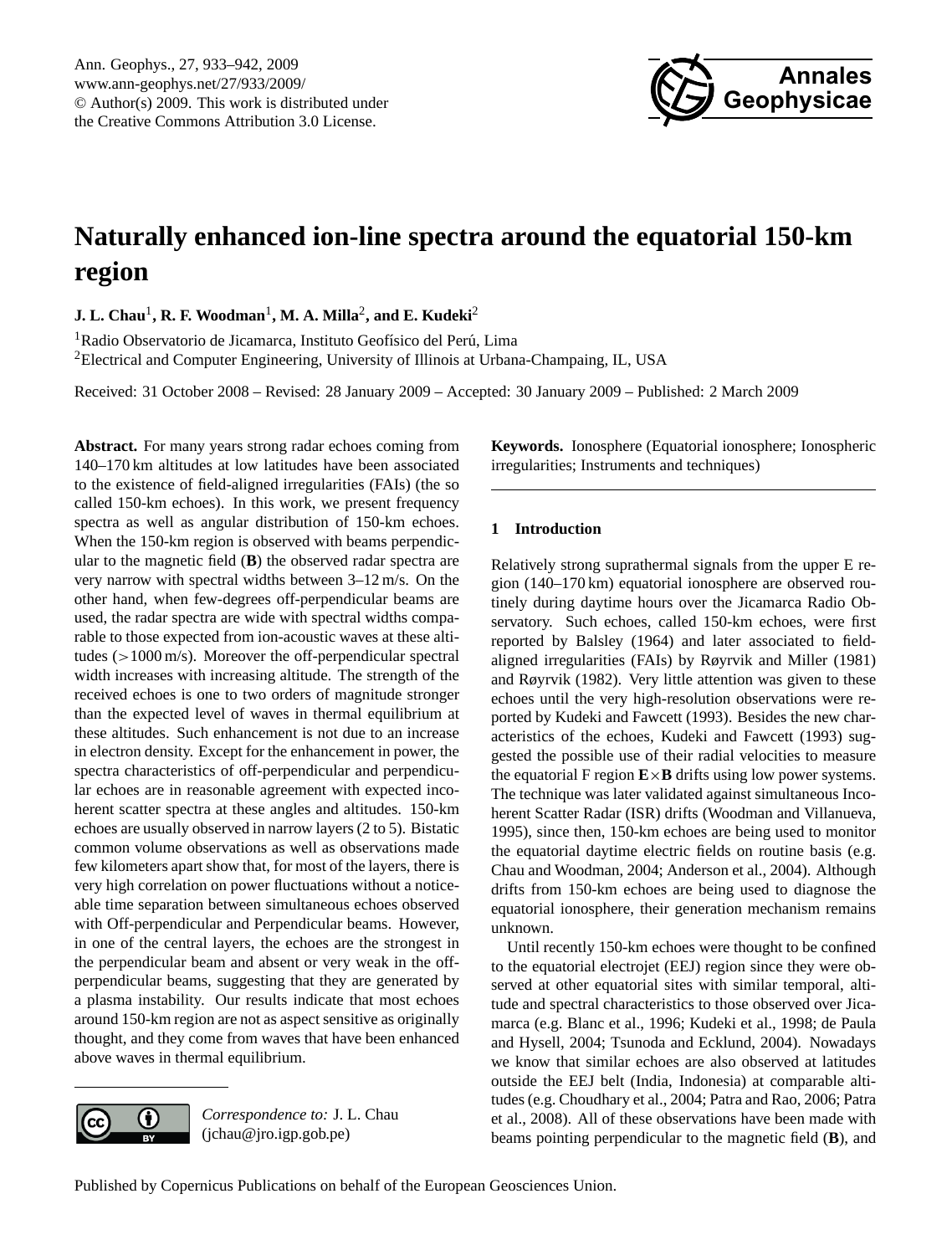<span id="page-1-0"></span>**Table 1.** Parameters for perpendicular and off-perpendicular 150 km experiments at Jicamarca.

| Parameter              | Two-beam                                   | <b>Bistatic</b>                    |
|------------------------|--------------------------------------------|------------------------------------|
| Date                   | Dec 2004                                   | Mar 2008                           |
| Effective IPP (km)     | 110                                        | 187.5                              |
| Nyquist $(m/s)$        | 2040                                       | 1200                               |
| FFT points             | 32                                         | 8000                               |
| Resolution (km)        | 0.75                                       | 0.75                               |
| Transmitter power (MW) | 2                                          | $\mathcal{D}_{\mathcal{L}}$        |
| Rx Perp. Antenna       | $150 \,\mathrm{m} \times 150 \,\mathrm{m}$ | $32 \text{ m} \times 16 \text{ m}$ |
| Mode                   | Interleaved                                | Simultaneous                       |
| Code                   | Barker <sub>7</sub>                        | Barker 13                          |

therefore the echoes have been associated to FAIs. Moreover, aspect sensitivity measurements using interferometry have reported values between the EEJ and equatorial spread F (ESF) aspect angles with values less than 0.1 ◦ (e.g. [Fawcett,](#page-8-12) [1999;](#page-8-12) [Lu et al.,](#page-8-13) [2008\)](#page-8-13).

Since 150-km echoes have been associated to FAIs, current hypothesis have tried to find the free-energy source that could generate the plasma irregularities (e.g., [Kudeki and](#page-8-3) [Fawcett,](#page-8-3) [1993;](#page-8-3) [Patra and Rao,](#page-8-10) [2006;](#page-8-10) [Tsunoda and Ecklund,](#page-9-1) [2004\)](#page-9-1). So far none of the hypothesis are able to explain the generation mechanism and to reproduce all the observations. Moreover, 150-km echo features appear to be dependent on longitude sector. For example, the signal strength of 150-km echoes present a strong summer dependance over Pohnpei [\(Tsunoda and Ecklund,](#page-9-1) [2004\)](#page-9-1) while there is very little seasonal dependence over Jicamarca [\(Chau and Kudeki,](#page-8-14) [2006a\)](#page-8-14) and Gadanki [\(Patra and Rao,](#page-8-15) [2007\)](#page-8-15).

A surprising observation was reported by [Chau](#page-8-16) [\(2004\)](#page-8-16). He reported enhanced echoes around 150-km region but using a beam pointing 1.83◦ off-perpendicular to **B**. The echoes were strong and presented similar time and altitude dependence to the usual 150-km echoes coming from exact perpendicular conditions, i.e., necklace shape with early morning descent and afternoon ascent, temporal modulation of the echo intensity with periods between 5 to 10 min and organized in 2–4 thin layers (e.g. [Kudeki and Fawcett,](#page-8-3) [1993\)](#page-8-3). Moreover the spectra were very wide, much wider than typical 150-km Perpendicular spectra, with widths corresponding to velocities larger than 1000 m/s. Similar spectra characteristics are expected from ISR spectra at these altitudes, but not with the observed enhanced power (more than 10 dB). At first, we thought that the echoes were coming from enhanced density layers. Recall that in IS theory the power is proportional to the electron density. In fact, to check this possibility we carried out a Faraday rotation experiment, a method for determining the absolute electron density profile that is independent of the scattering mechanism (e.g. [Farley,](#page-8-17) [1969\)](#page-8-17). The results were negative [\(Woodman and Chau,](#page-9-2) [2005\)](#page-9-2). In addition, the lack of a reflecting layer at these altitudes in corresponding ionograms, excludes this possibility.

In order to help the presentation and discussion of the results below, it is important to recall that IS spectra obtained from angles close to perpendicular to **B** present unique shapes. At small angles around perpendicularity, the IS spectra shape go from very narrow, controlled by the dynamics of the gyrating electrons bound to the magnetic field lines, to wide, controlled by the velocity of free streaming ions. The transition occurs at a critical angle of ∼0.334◦ , where the projection of the electron gyro-center thermal velocities along the line of sight of the radar is comparable to the ion velocity (e.g. [Woodman,](#page-9-3) [2004\)](#page-9-3). For angles slightly larger than the critical angle, the IS spectra start to present similar shapes to so-called IS ion-line spectra observed at other ISRs, i.e., wide spectra with two humps.

In this work, we present simultaneous measurements of perpendicular and off-perpendicular (Off-Perp) 150-km echoes using a two-beam and bistatic configurations. With the two beams, the observed volumes are separated ∼5 km in the meridional direction, while using the bistatic system both echoes come from the same volume. In addition, to the range and altitude characteristics of the observed echoes, we present the spectra shape of the off-perpendicular echoes as well as the temporal and altitude characteristics of approximate spectral widths. Comparing the power measured with the two-beam configuration, we present and discuss the new aspect sensitivity results, this time using all frequency components of the spectra. Finally, we discuss our results based on the two type of 150-km echoes observed.

## **2 Experiments setup**

We have used the Jicamarca incoherent scatter radar and a second receiving antenna to observe both perpendicular and the off-perpendicular 150-km echoes at 50 MHz. Such observations have been made using two configurations which we call (1) the two-beam and (2) the bistatic, configurations. A sketch of both configurations is shown in Fig. [1.](#page-2-0)

For the two-beam configuration, we used one polarization of the  $300 \text{ m} \times 300 \text{ m}$  Jicamarca antenna to transmit and receive pointing perpendicular, and the other polarization to get the off-perpendicular (1.83°) observations. For both beams, a two-antenna interferometer, aligned in the north-south direction, using quarter sections was used on reception, employing the same polarization used for transmission. To avoid aliasing of the frequency spectrum a short interpulse period (IPP) of 110 km (or  $\sim$ 0.73 ms) was used. This configuration causes range aliasing of F region ISR echoes on the expected 150-km range gates, but with much lower amplitudes than the enhanced 150-km echoes. Furthermore, to avoid cross-talk between beams, each beam was interleaved every 34 IPPs (∼25 ms). The observed volumes of the two beams were separated ∼5 km in the North-South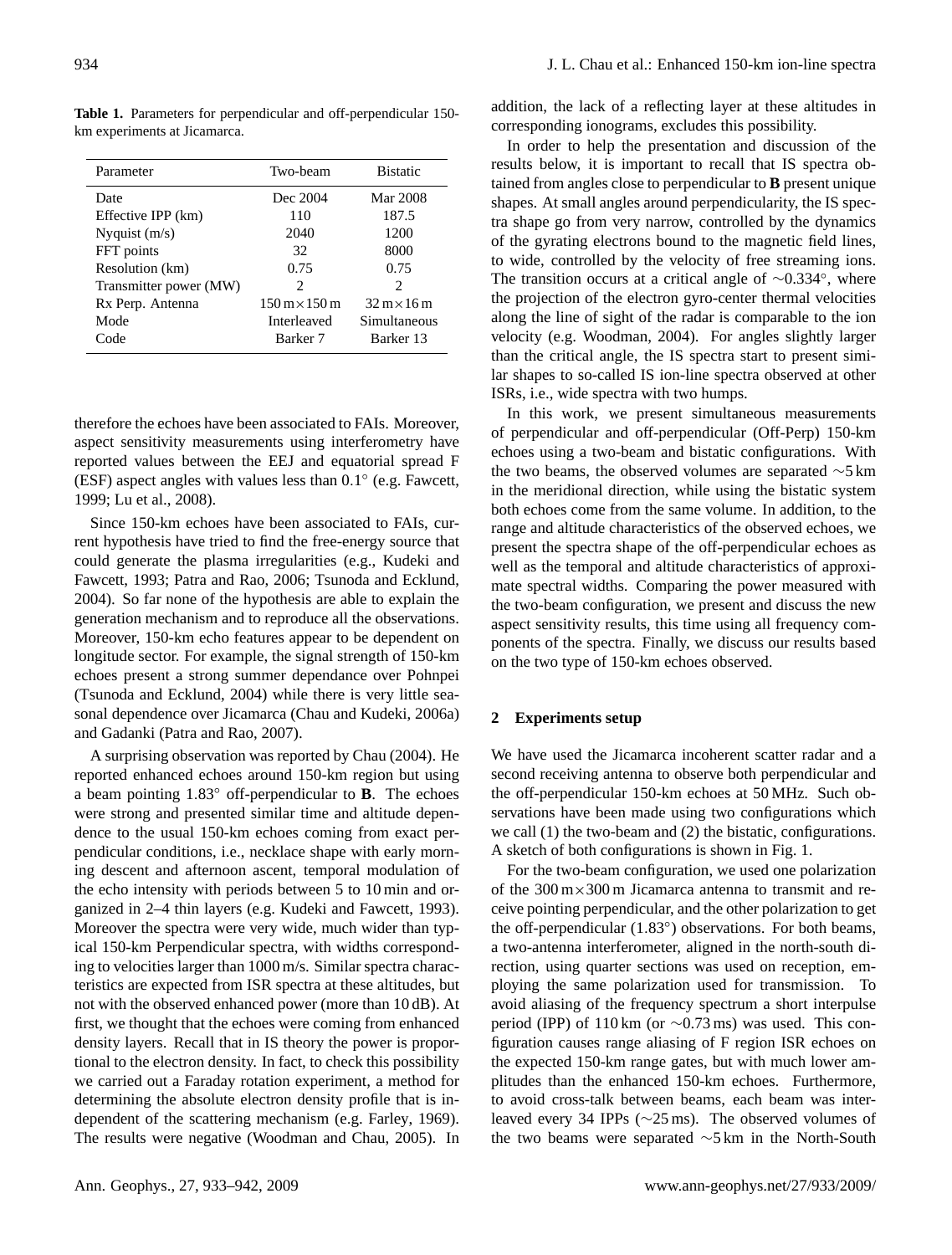direction. For each beam, 2 MW peak power was used with a coded pulse allowing an effective range resolution of 0.75 km (see Table [1\)](#page-1-0). The back scatter radar aperture (ABS) difference between the two antenna beams was ∼3.9 dB (Off-Perpendicular minus Perpendicular). Such experiment was conducted on 10 December 2004.

The bistatic experiment was conducted on 3 April 2008. Again one of the main Jicamarca polarizations was used for transmission and reception pointing at the off-perpendicular direction (1.83◦ ), while a small antenna array consisting of 8×4 4-element Yagi antennas (∼32 m×16 m) was used to receive echoes from the same illuminated volume. The small array was located ∼10 km south of Jicamarca, allowing the bistatic Bragg scattering vector to point perpendicular to **B** around the 150-km region. For all practical purposes, for the bistatic configuration, both echoes, perpendicular and offperpendicular, came from the same volume. To avoid the contamination of mountain clutter and improve the frequency resolution of the spectra measurements, this time we used an IPP of 187.5 km. The resulting spectra are frequency aliased at the upper altitudes, but the measurements are good enough to get qualitative characteristics of the off-perpendicular signal. The acquisition systems of both sites were synchronized using the 1 pulse per second (PPS) from GPS receivers, allowing a time synchronization with an accuracy of <30 ns. The master oscillators of both systems were GPS disciplined to synchronize them in frequency.

# **3 Results**

As mentioned above, we have conducted two types of experiments to observe perpendicular and off-perpendicular 150 km echoes.

#### **3.1 Two-beam results**

In Fig. [2](#page-3-0) we show altitude-time signal-to-noise (SNR) contour plots for three signals obtained from the two-beam experiment. In the top row we show the SNR contour plot of the low-frequency component of the perpendicular data. To get insight the low frequency information, we have coherently integrated the data for ∼0.05 ms. A similar procedure is typically used at other sites, given that 150-km echoes when observed with perpendicular echoes present very narrow spectral width  $\left( \frac{20 \text{ m/s}}{s} \right)$ . In the middle row we show the SNR contour plot of the perpendicular data, but this time using the information of all the frequency components. To compare the signal intensities of the echoes between off-perpendicular and perpendicular beams, we have compensated the SNR values of the perpendicular beam by the ABS ratio (i.e., we have added 3.9 dB). Both contour plots show essentially the same information, namely (a) four layers, (b) temporal modulations with periods between 5–10 min, (c) the third layer



<span id="page-2-0"></span>**Fig. 1.** Experiment configuration. **(a)** The two-beam configuration uses two independent beams from Jicamarca to point perpendicular (dark red) and off-perpendicular (blue), respectively. **(b)** The bistatic configuration uses one Jicamarca beam to point off-perpendicular (blue) and simultaneously a beam from Cervatel (ligh red) is used for reception. The combined Cervatel-Jicamarca link points perpendicular to **B** at 150-km altitude. The separation between sites is ∼10 km.

(from top to bottom) is wider than the other layers, and (d) the strongest echoes come from the third layer.

The bottom row in Fig. [2](#page-3-0) shows the SNR contour plot for the off-perpendicular data using all the frequency bins after using a 3-point median filter. This filter removes possible perpendicular echoes coming via antenna sidelobes. The off-perpendicular SNR plot shows (a) four layers, (b) temporal modulation with periods between 5–10 min, (c) the third layer is narrower than the upper two layers, and (d) the strongest echoes come from the upper two layers.

Comparing the perpendicular and off-perpendicular SNR results, we find that:

1. There is an excellent correlation of signal fluctuations between perpendicular and off-perpendicular echoes of layers 1, 2 and 4. Using 25 s resolution, we were not able to find a time difference between the occurrence of both echoes, even though they are separated ∼5 km in the North-South direction.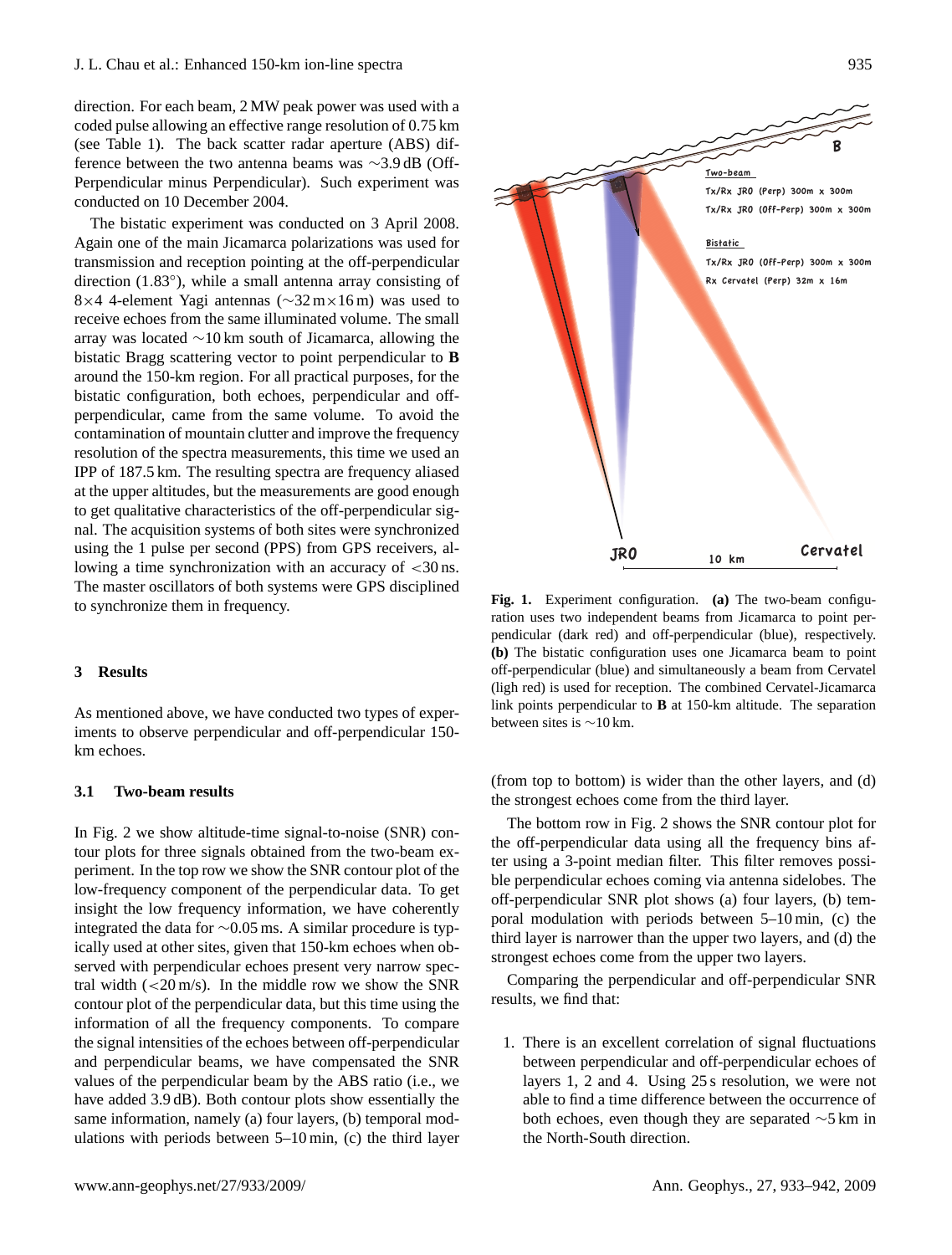

<span id="page-3-0"></span>**Fig. 2.** Signal-to-noise ratio (SNR) contour plots for the two beam experiment conducted on 10 December 2004. **(a)** The low frequency (LF) component of the perpendicular beam after coherent integration, **(b)** using all the frequency bins for the perpendicular signal, and **(c)** the off-perpendicular signal using all frequency bins. The values are color coded with the color bar at the right of each plot.

- 2. The perpendicular echoes are stronger in the third layer, whereas the corresponding off-perpendicular echoes are either weaker or absent showing a poor correlation with the perpendicular echoes.
- 3. The perpendicular echoes on layers 1 and 2 present comparable strength to their corresponding offperpendicular echoes.

To get more insight on the reliability of the results and the peculiarities of the analyzed data, Fig. [3](#page-3-1) shows sample spectrograms from the data used in Fig. [2,](#page-3-0) taken between 12:15 and 12:18 LT. The top row show the low-frequency spectra components for the perpendicular data after coherent integration. Each spectrogram has been obtained after ∼1 min averaging. The middle row shows the spectrograms for the perpendicular data but for all frequency bins. Note the changes in the radial velocity axis and the SNR color coded values. Finally, the bottom row shows the spectrograms for the offperpendicular data. Again, we have used a 3-point median



<span id="page-3-1"></span>**Fig. 3.** Sample spectrograms for the signals used in Fig. [2](#page-3-0) for four consecutive minutes. Each spectrogram has been averaged for 1 min. To display the spectrogram of the off-perpendicular signal, we have used a 3-point median filter. The color code for the signal intensity is displayed to the right of each row.

filter to avoid any possible perpendicular contamination coming from antenna sidelobes. The blue background in the offperpendicular data are due to remnants of the range aliased F region spectra that have not been completely removed.

The salient features of Fig. [3](#page-3-1) are:

- 1. The spectral widths of the low frequency spectra are less than 15 m/s as reported in previous low power perpendicular observations.
- 2. The low-frequency perpendicular echoes present wider spectra in the third layer. Such apparent widening is due to the signal leakage caused by the convolution with the rectangular window (middle row).
- 3. The perpendicular spectrograms showing all frequency bins show significant signal outside the "low frequency" (LF) bin. As in the case of typical ISR radar spectra over Jicamarca, such signature is expected for the enhanced 150-km echoes given that a finite beam is used and not all the angles are pointing perpendicular, i.e., there are other angles being observed (e.g. [Woodman,](#page-9-3) [2004;](#page-9-3) [Milla and Kudeki,](#page-8-18) [2006\)](#page-8-18).
- 4. The spectra of the off-perpendicular data are very wide. The width increases with increasing altitude.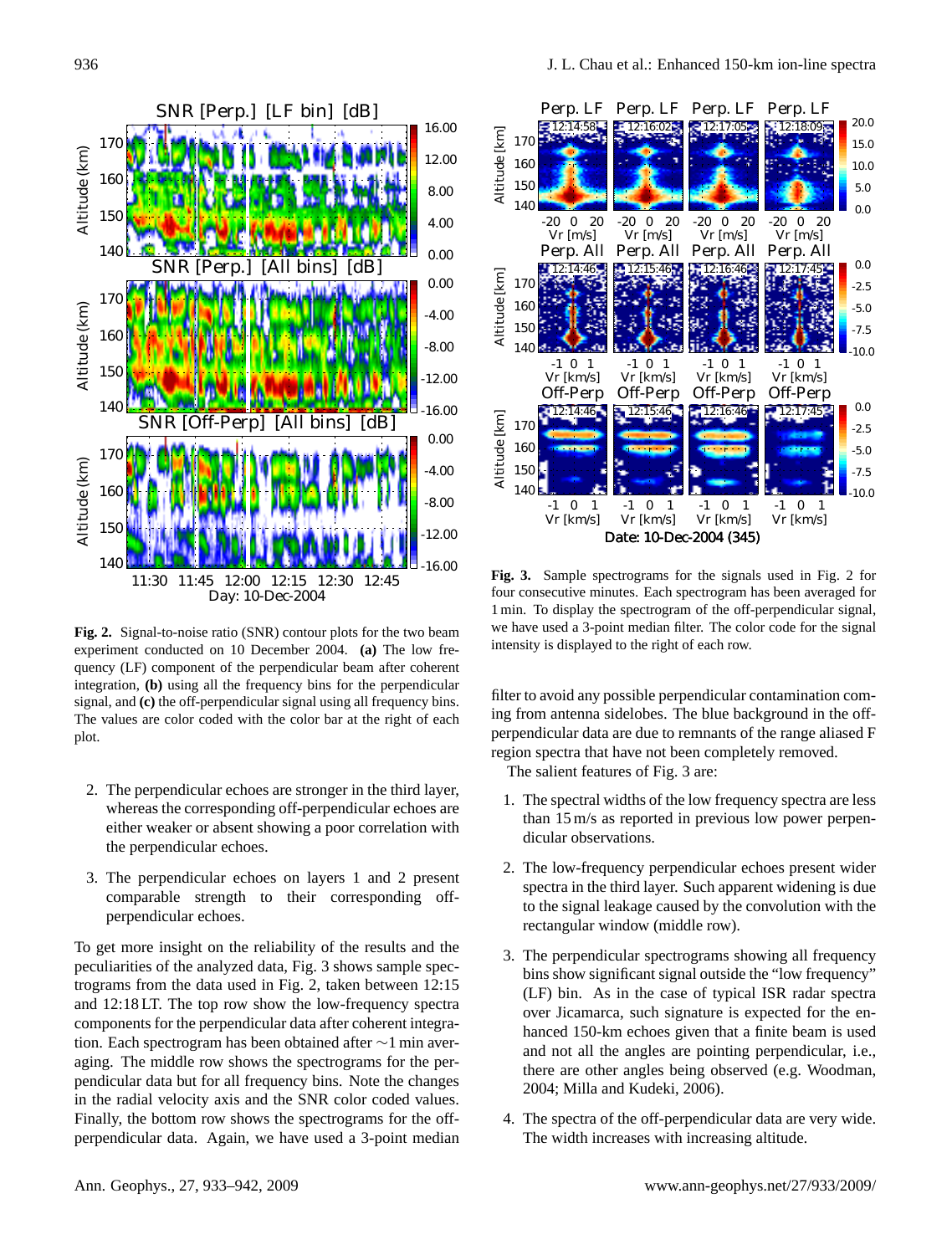As mentioned in the Introduction, the off-perpendicular observations reported by [Chau](#page-8-16) [\(2004\)](#page-8-16) were surprising since for many years the 150-km echoes were associated to FAIs. Moreover, very small aspect angles were obtained using interferometry. Those angles were between the EEJ and ESF measured aspect angles (≤0.1 ◦ ) [\(Fawcett,](#page-8-12) [1999;](#page-8-12) [Lu et al.,](#page-8-13) [2008\)](#page-8-13).

In Fig. [4](#page-4-0) we show the power ratio (Offperpendicular/Perpendicular) using the low-frequency bins (top row) and all frequencies (bottom row) for the four time periods used in Fig. [3.](#page-3-1) The ratios have been corrected by the ABS difference of 3.9 dB. The data for each time interval are indicated with different symbols and colors. The vertical dashed line indicates the value of 1. For those times and altitudes where only signal in the perpendicular beam is present, we have assigned them an arbitrary value of 0.001 just to differentiate them from those intervals when there are not data.

Using only the low frequency bin information we see smaller power ratio values than when all the frequency bins are used, indicating that the echoes are more aspect sensitive at low frequencies, similar to IS. In general, using all the frequency bins, the power ratio increases with increasing altitude, approaching a value around 1 at the upper altitudes indicating that echoes are less aspect sensitive and close to isotropic at higher altitudes.

#### **3.2 Bistatic results**

Now we present the results of the bistatic configuration. Given that both data, off-perpendicular and perpendicular, were taken simultaneously, we have used 8000 points to calculate the spectra, allowing us to have a better identification of the low frequency components. Namely, this time we are not using coherent integrations to avoid frequency aliasing when the low frequency components are analyzed. In this case the low frequency components are composed of radial velocity bins that are within  $\pm 50$  m/s. On the other hand, for getting the off-perpendicular parameters, we are not using the low frequency components to avoid possible contributions of perpendicular echoes coming from sidelobes.

In Fig. [5](#page-5-0) we show altitude-time contour plots for the perpendicular ((a) SNR and (b) spectral width) and for the offperpendicular ((c) SNR and (d) spectral width) data. Note that the each plot has its corresponding color bar. The spectra of the off-perpendicular data are slightly frequency aliased due to the longer IPP used than the one used in the twobeam experiment, but we think the spectra are good enough resolved as to get a qualitative idea of the their actual width.

The most important results of Fig. [5](#page-5-0) are:

1. The echoes are again organized mainly in four layers, and present time modulations in power with periods between 5 and 10 min.



Altitude [km]

Altitude [km]

Altitude [km]

**Mtitude** [km]

**Fig. 4.** Power ratio values using the off-perpendicular and perpendicular signals after correcting for the radar backscatter aperture difference. Small values indicate large aspect sensitivity. Values close to 1 indicate isotropic scattering. The top/bottom row shows the results of the low/all frequency ("LF"/"All") data. Different times are indicated with different colors. Note that when there is only power in the perpendicular beam, we are using a number of 0.001.

<span id="page-4-0"></span>0.001 0.010 0.100 1.000 10.000  $\mathbf{P}_{\text{Off-Perp}}/\mathbf{P}_{\text{perp}}$ 

- 2. There is a strong correlation between off-perpendicular and perpendicular echoes occurring in layers 1, 2 and 4 (from up to down).
- 3. As in the case of the two beam data, the third layer present the strongest echoes on perpendicular but very weak or no echoes in the off-perpendicular data.
- 4. The strongest perpendicular echoes are characterized by a very narrow spectral width (see green section in Fig. [5b](#page-5-0)). This result is consistent with the Pohnpei observations [\(Tsunoda and Ecklund,](#page-9-4) [2000\)](#page-9-4), indicating that turbulence is very weak at this layer compared to the other layers.
- 5. The spectral width of the off-perpendicular data shows clear altitudinal dependence, increases as altitude increases. Moreover, the off-perpendicular spectral width is independent of the power modulation observed in Fig. [5.](#page-5-0)

With the bistatic configuration, we are able to detect only Perpendicular echoes. Off-perpendicular echoes, including those close to perpendicular, are not observed given that the receiving antenna used is smaller than the one used in the two-beam data (see Table [1\)](#page-1-0).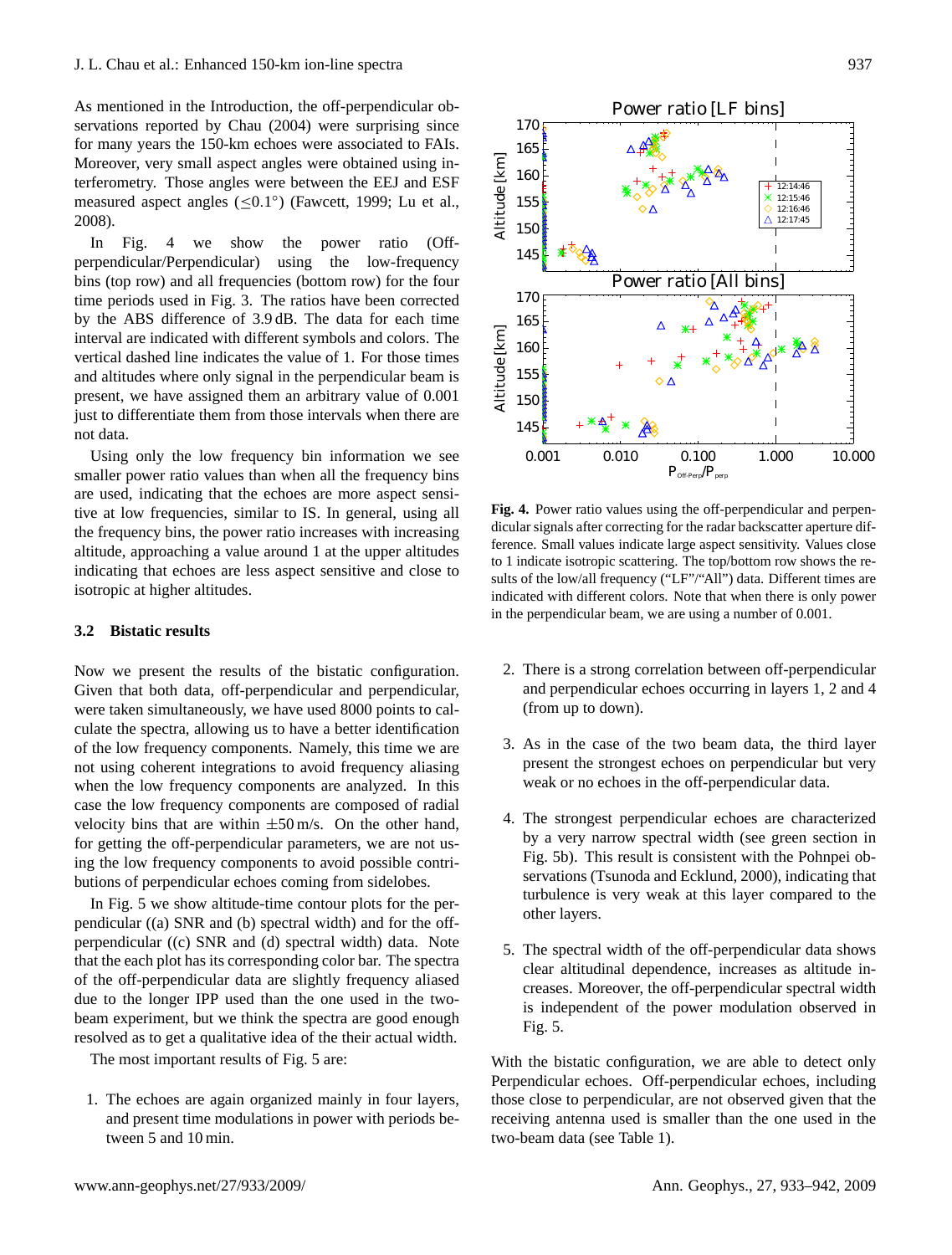- 1. In this region occurs the transition between the dominant molecular ions of lower altitudes  $[NO^+, O_2^+, N_2^+]$ and F-region dominant atomic oxygen ion  $[O^+]$ .
- 2. Collisions with neutrals start to be less important as the altitude increases.
- 3. Electron Coulomb collisions need to be consider for angles close to perpendicular, i.e., for <3 ◦ (e.g. [Sulzer and](#page-9-6) [Gonzalez,](#page-9-6) [1999;](#page-9-6) [Milla and Kudeki,](#page-8-18) [2006\)](#page-8-18).
- 4. At the magnetic equator, magnetic field lines around 140–170 km are mapped to both the north and south E regions that are located outside the EEJ belt.
- 5. Intermediate layers are known to occur at these altitudes but so far they have not been observed at equatorial regions during the day.
- 6. Large electron to ion (and therefore neutral) temperature ratios are expected and observed during the day.
- 7. Maximum photoelectron production rate occurs around 150 km (e.g. [Su et al.,](#page-9-7) [1998\)](#page-9-7).
- 8. Altitudes below 200 km are difficult to explore with ISR techniques due to the presence of 150-km echoes, subject of this study, and other ionospheric irregularities causing strong coherent echoes, like, EEJ, meteor head and trails (e.g. [Chau and Woodman,](#page-8-19) [2005;](#page-8-19) [Chau and](#page-8-20) [Kudeki,](#page-8-20) [2006b\)](#page-8-20).
- 9. Only a hand full of in-situ measurements have been performed with rockets but the probes did not observe any strong evidence for plasma irregularities (e.g. [Prakash](#page-8-21) [et al.,](#page-8-21) [1969\)](#page-8-21).

Besides these characteristics, there are other features that have been invoked in the past that could also be important, but either they have not been observed or there are very few observations. For example, there is very little information about the neutral dynamics of this region (zonal and neutral winds, tides, gravity wave activity, wind shears, etc.).

We first start with the discussion of the aspect sensitivity of 150-km echoes. As mentioned above, for many years it has been thought that 150-km echoes were produced by FAIs. Moreover, using interferometry aspect angles less than 0.1 ◦ were reported [\(Fawcett,](#page-8-12) [1999;](#page-8-12) [Lu et al.,](#page-8-13) [2008\)](#page-8-13). From our results, we know now that most 150-km echoes observed over Jicamarca are not as aspect sensitive, since they can be observed at off-perpendicular angles. Besides the offperpendicular results at 1.83°, we have also observed the upper layer echoes as far as 5◦ (the maximum off-perpendicular

<span id="page-5-0"></span>**Fig. 5.** Bistatic altitude-time contour maps for **(a)** perpendicular SNR, **(b)** perpendicular spectral width, **(c)** off-perpendicular SNR, and **(d)** off-perpendicular spectral width for data taken on 3 April 2008. For the perpendicular plots, only low-frequency bins are used, while for the off-perpendicular plots the low-frequency bins are not used.

### **4 Discussion**

When [Chau](#page-8-16) [\(2004\)](#page-8-16) first reported the off-perpendicular 150 km echoes, we expected to find the missing clue for solving what some colleagues called the 150-km riddle. However, the off-perpendicular observations bring more complications to finding a single generation mechanism for both perpendicular and off-perpendicular echoes. Definitely most of the perpendicular echoes observed at Jicamarca are related to the off-perpendicular echoes and therefore to their origin. But there is clearly a layer (the third layer in the examples above) that is uniquely distinct.

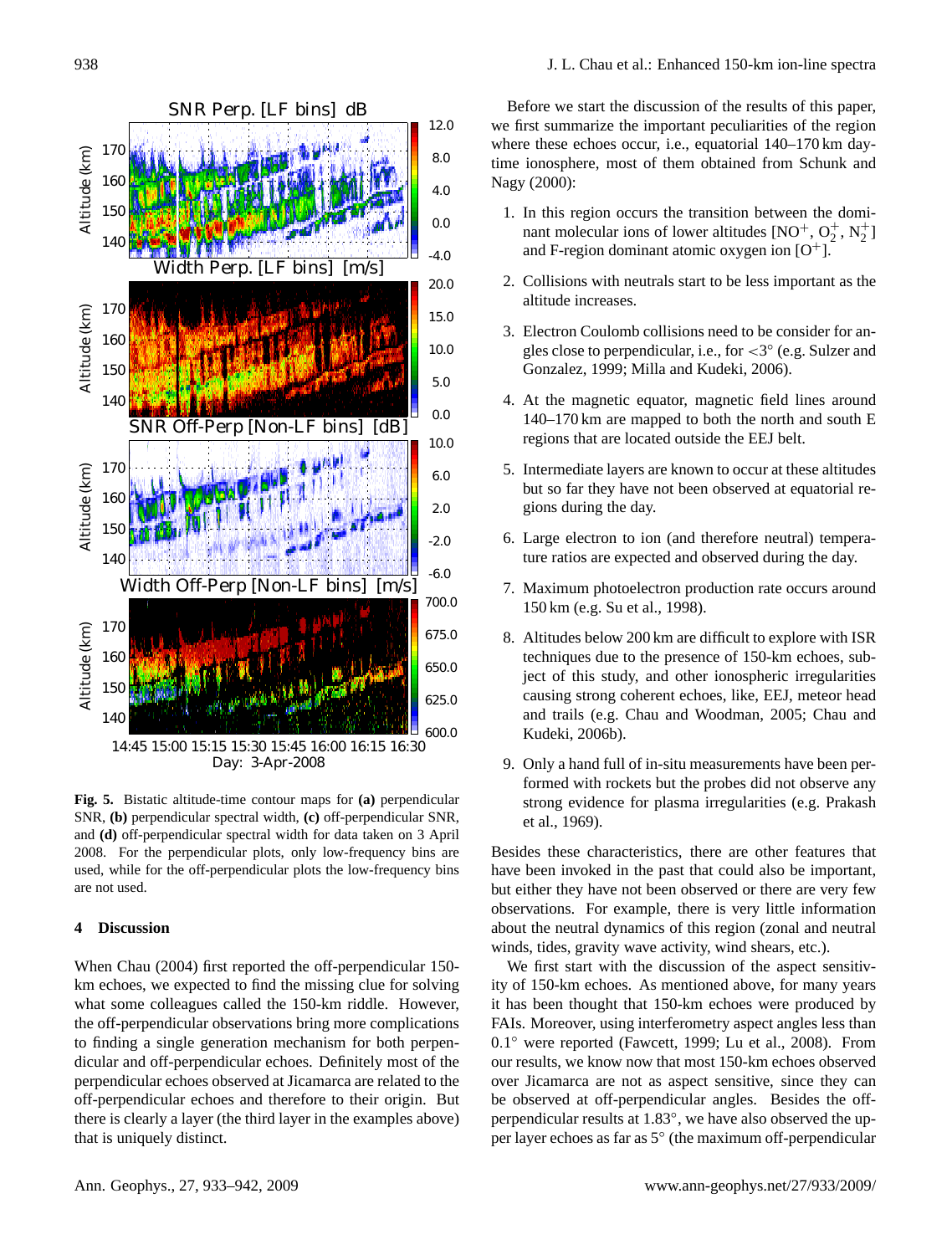

<span id="page-6-0"></span>**Fig. 6.** Normalized 150-km spectra from **(a)** Perpendicular, and **(c)** Off-perpendicular data around 168 km after 3-min averaging. The time corresponds to the spectra shown in Fig. [3.](#page-3-1) A normalized spectrum after 3-point median filter is shown in red, while the normalized to its peak filtered series is shown in blue diamonds. In the second column we compare the normalized smooth spectra with a theoretical ISR spectrum in orange (see text for details).

angle possible with the Jicamarca main array), results not shown here.

So why the inconsistency with previous results? It should be realized that previous measurements were performed with beams perpendicular to B and only the low-frequency components were observed. As in the case of ISR signals due to gyrating electron control (magnetic field effects), the spectra gets narrower as the radar pointing gets closer to perpendicular, allowing the concentration of all the ionospheric signal in the low frequency bins. Given the strong dependence on pointing angle [\(Woodman,](#page-9-3) [2004;](#page-9-3) [Milla and Kudeki,](#page-8-18) [2006\)](#page-8-18), the low frequency information is indeed very aspect sensitive, so aspect sensitive that [Woodman](#page-9-8) [\(1971\)](#page-9-8) used interferometry on ISR perpendicular data to measure the inclination of the magnetic field. Therefore the results reported before are true values but only for the 150-km echoes coming from perpendicular. From our observations, except for the third layer, 150-km echoes are not as aspect sensitive as previously believed when all frequency components are considered.

In the case of echoes from the third layer, since they were not observed with off-perpendicular beams, these echoes are indeed very aspect sensitive and they could be as aspect sensitive as observed using interferometry. Then, why are the echoes of the third layer different than echoes from the other layers? First, we discuss the wide spectra results.

In Fig. [6](#page-6-0) we show 3-min averaged spectra obtained from perpendicular and off-perpendicular signals. The spectra corresponds to cuts obtained from Fig. [3](#page-3-1) around 168 km. The first column shows (a) the perpendicular, and (c) the offperpendicular averaged spectra. The normalized-to-the-peak data are shown in black, while the 3-point median filtered data are shown in red. In blue we present the filtered signal normalized to its peak. This is particularly useful for the perpendicular data, so we can focus on the signal coming around perpendicular without the enhanced low frequency component. In the second column we compare the normalized filtered data (blue diamonds) with a theoretical ISR spectra (in orange). In all cases we are showing the normalization values to the right of each figure.

For the theoretical ISR spectra we have used the procedure described by [Kudeki and Milla](#page-8-22) [\(2006\)](#page-8-22), weighting the spectral contributions in accordance with the beam gain distribution. To get the excellent agreement for both the off-perpendicular and close to perpendicular data, we have used the following values:  $T_e=1200\text{°K}$ ,  $T_e/T_i=2.0$ , 50% moleculars, 50% [O<sup>+</sup>], and  $N_e = 5 \times 10^{11} \text{ m}^{-3}$ . The agreement is excellent,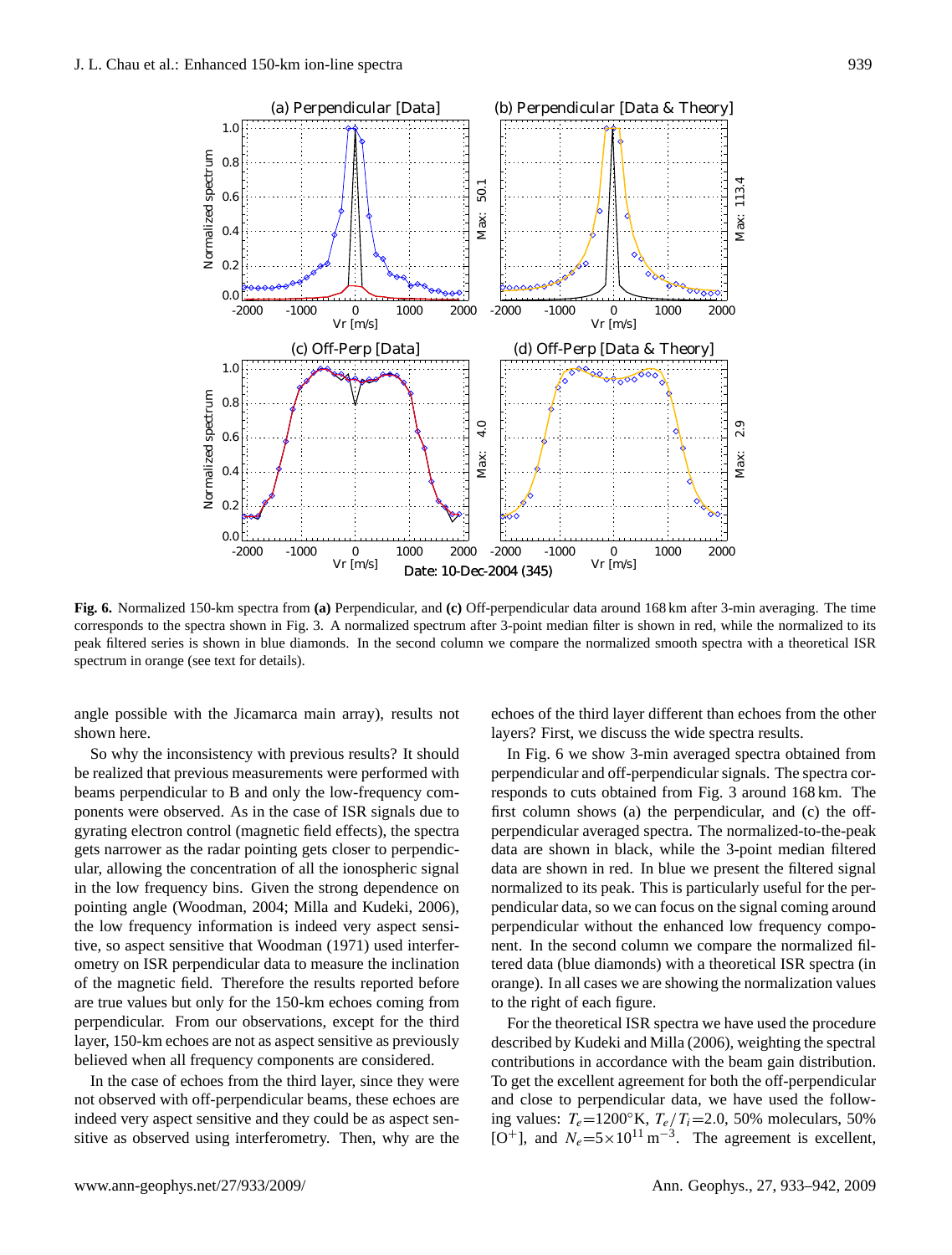except for the small asymmetry between humps. Routine ISR fits during standard off-perpendicular ISR experiments at Jicamarca show excellent agreement with the daytime measurements at these altitude (D. Hysell, personal communication, 2008). Moreover, in Fig. [5d](#page-5-0), the off-perpendicular spectral width increases with increasing altitude consistent with the electron temperature dependence for these altitudes and latitude regions. We can naively try to use 150-km offperpendicular spectra to diagnose this ionospheric region using the ISR technique, but without knowing the mechanism behind these echoes, the obtained parameters could be erroneous as reported at high latitudes when a wrong theory is fitted to the observations (e.g. [Bahcivan et al.,](#page-8-23) [2006;](#page-8-23) [Saito](#page-9-9) [et al.,](#page-9-9) [2000\)](#page-9-9).

The spectra from the off-perpendicular echoes resemble the ISR spectra expected at these altitudes, they are very wide and show almost symmetric humps, but they are enhanced, enhanced ion-line spectra. Besides the enhancement, these echoes present layering and power modulation in time that are not expected from thermal fluctuations. Are these echoes generated by plasma instabilities? We are ruling out this alternative for the enhanced ion-line spectra, since any approach to instability should be accompanied by a narrowing of the spectrum as the poles of the dispersion equation approach and even crosses the imaginary axes of the complex frequency plane.

At this point, we are inclined to explore mechanisms for allowing the enhancement of the ion-line spectra either via an amplification of the waves and/or by reducing the electron damping. Moreover such mechanisms have to be related to photoionization and photoelectron production. From previous and recent results there are three strong evidences related to the dependence of 150-km echoes on photoionization: (1) the necklace shape of the echoes as function of the time of the day, indicating a solar zenith angle dependence consistent with the photoelectron production dependence on solar zenith angle [\(Schunk and Nagy,](#page-9-5) [2000\)](#page-9-5); (2) during solar maximum conditions echoes occur at lower altitudes (2–4 km) than during solar minimum conditions (following the work of [Chau and Kudeki,](#page-8-14) [2006a\)](#page-8-14); and (3) during the strong X17 solar flare event of 7 September 2005, 150-km echoes were observed to go down in altitude  $\sim$ 10 km [\(Reyes et al.,](#page-8-24) [2006\)](#page-8-24).

But how photoelectrons can enhance the ion-line spectra? We do not have convincing arguments at the moment but have two working hypothesis to pursue in the future: (1) direct enhancement, or (2) an indirect enhancement. For the former, we plan to explore the possible contribution of photoelectrons to enhance the levels of the waves above the normal thermal equilibrium value, rather than bringing the plasma unstable (J. P. St. Maurice, personal communication, 2008). For the latter, it has been recognized that suprathermal electrons, such as photoelectrons, produced during the ionization of neutral species by solar extreme ultra violet (EUV) radiation can enhance ambipolar electric fields [\(Tam et al.,](#page-9-10) [1995;](#page-9-10) [Su et al.,](#page-9-7) [1998\)](#page-9-7). These ambipolar electric fields combined

with fields from the E region (that are mapped via magnetic field lines) could generate significant parallel electric fields that in turn modify the velocity distribution of electrons at the altitudes of interest.

At high latitudes it has been shown that non-Maxwellian velocity distribution of electrons can increase the power of the ion-line spectra by 2–4 dB using the same parameters use for an assumed Maxwellian distribution [\(Saito et al.,](#page-9-9) [2000;](#page-9-9) [Bahcivan et al.,](#page-8-23) [2006\)](#page-8-23). However, it is very unlikely that these mechanisms will enhance the IS signal to the levels we are reporting.

Another possibility to enhance the ion-line spectra would be via the generation of Langmuir waves via photolectrons. [Lee](#page-8-25) [\(1981\)](#page-8-25) predicted that the ion-line spectra at low frequencies (50 MHz) would be enhanced strongly by the nonlinear interaction of intense unstable Langmuir waves. In fact, [Woodman](#page-9-3) [\(2004\)](#page-9-3)'s approach to the IS problem shows that the IS spectrum corresponds to the life time of an initial value problem. In the case of IS, the amplitude corresponds to the thermal level, but its behavior is the same as that of any wave amplitude set by any other means.

Coming back to the question, why are the echoes of the third layer different? Contrary to the 150-echoes showing enhanced ion-line spectra, the echoes of the third layer appear to be produced by plasma instabilities, they only show narrow spectra and are very strong. Moreover, these echoes are most probably similar to the majority of echoes observed with low power systems at other latitudes, where mainly one layer is observed (e.g. [Tsunoda and Ecklund,](#page-9-11) [2008;](#page-9-11) [de Paula](#page-8-8) [and Hysell,](#page-8-8) [2004;](#page-8-8) [Patra and Rao,](#page-8-10) [2006;](#page-8-10) [Patra et al.,](#page-8-11) [2008\)](#page-8-11). The other layers are usually not observed due to lower sensitivity of the systems used. Multiple layers have been observed at Pohnpei but they do appear weaker [\(Tsunoda and](#page-9-4) [Ecklund,](#page-9-4) [2000,](#page-9-4) [2007\)](#page-9-12). The unique characteristic of this common layer of irregularities might be its composition. If somehow unusual strong concentration of metallic ions are present, it could provide the longer life time (longer than those expected from molecular ions) needed for an interchange instability (e.g. [Kudeki and Fawcett,](#page-8-3) [1993;](#page-8-3) [Tsunoda](#page-9-11) [and Ecklund,](#page-9-11) [2008\)](#page-9-11).

Our observations indicate that both type of 150-km echoes are being modulated by the same processes. Given the periodicities in power, [Kudeki and Fawcett](#page-8-3) [\(1993\)](#page-8-3) suggested that gravity waves might cause those modulations. Whatever is the mechanism that caused the enhanced echoes, gravity waves or another process, modulate the amplification factor and/or electron damping values.

We are aware that a careful quantitative analysis is required and we plan to do that in future efforts. Moreover, more observations are needed to determine the seasonal dependence and characteristics of the two different types of echoes.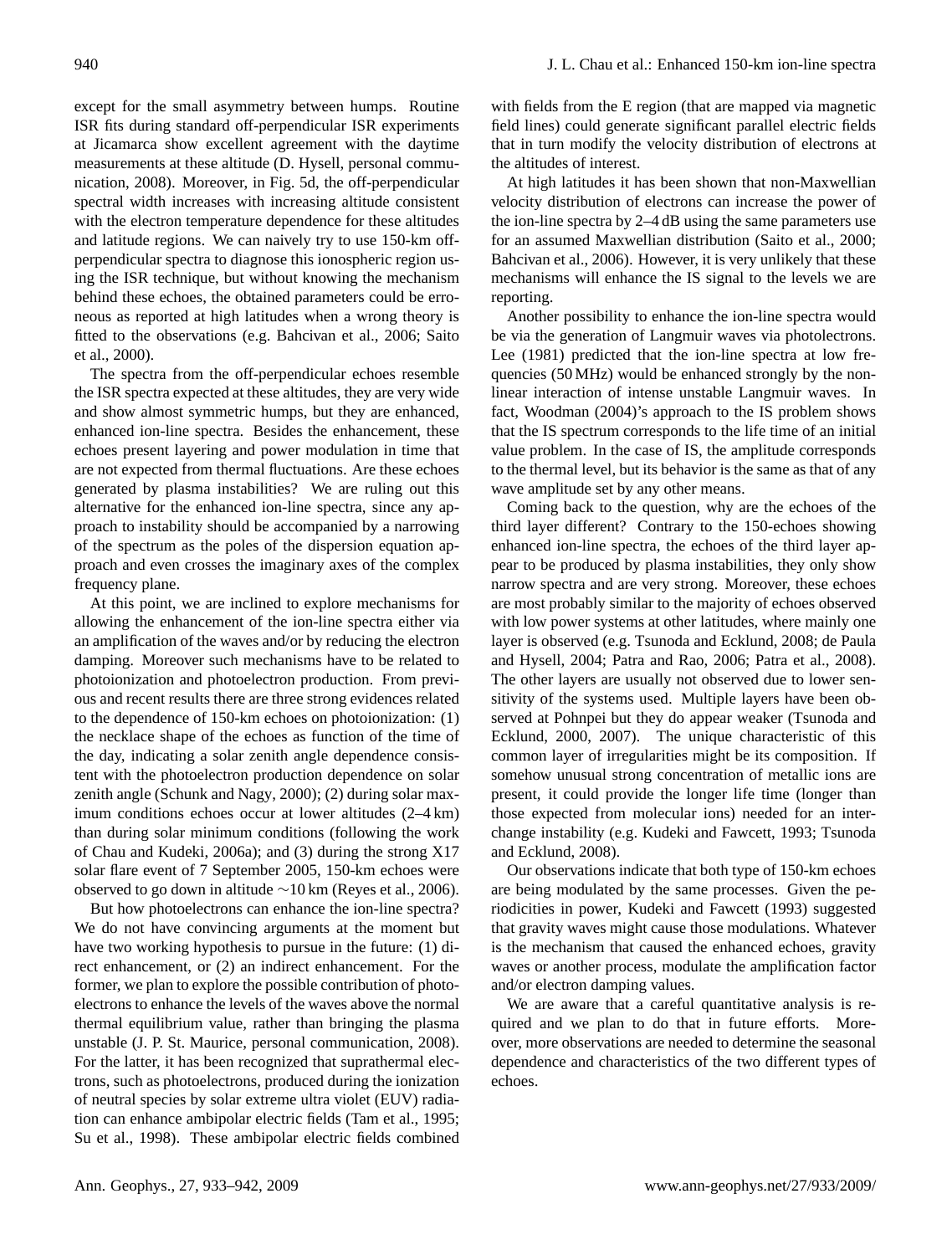#### **5 Conclusions**

The main conclusion of our work is that, 150-km echoes are composed of two different type of echoes: (1) those presenting similar spectra shapes similar to the expected IS spectra at those altitudes, but with 1 to 2 orders of magnitude enhancement (enhanced ion-line spectra), and (2) those presenting very narrow spectra shapes and observed only with beams pointing perpendicular to **B**. The latter might be caused by plasma instabilities. From the two datasets presented, the majority of the echoes are enhanced. Both types of echoes present similar temporal and altitudinal characteristics (e.g. power modulations, layering organization), although independent of their generation mechanism, they are both modulated by the same processes.

A derived conclusion is that most 150-km echoes are not as aspect sensitive as originally thought. Only when low frequency components are observed, 150-km echoes are very aspect sensitive with values less than  $0.1^{\circ}$  as reported by previous interferometric work.

*Acknowledgements.* We wish to thank D. Hysell and J. P. St. Maurice for their insightful suggestions during different stages of this work. The Jicamarca Radio Observatory is a facility of the Instituto Geofísico del Perú operated with support from the NSF Cooperative Agreement ATM-0432565 through Cornell University.

Topical Editor K. Kauristie thanks W. Swartz and R. Tsunoda for their help in evaluating this paper.

#### **References**

- <span id="page-8-5"></span>Anderson, D. N., Anghel, A., Chau, J. L., and Veliz, O.: Daytime, Vertical ExB Drift Velocities Inferred from Ground-Based Magnetometer Observations at Low Latitudes, Space Weather, 2, S11001, doi:10.1029/2004SW000095, 2004.
- <span id="page-8-23"></span>Bahcivan, H., Cosgrove, R. B., and Tsunoda, R. T.: Parallel electron streaming in the high-latitude *E* region and its effect on the incoherent scatter spectrum, J. Geophys. Res., 111, A07306, doi:10.1029/2005JA011595, 2006.
- <span id="page-8-0"></span>Balsley, B. B.: Evidence of a Stratified Echoing Region at 150 Kilometers in the Vecinity of Magnetic Equator During Daylight Hours, J. Geophys. Res., 69, 1925–1930, 1964.
- <span id="page-8-6"></span>Blanc, E., Mercandalli, B., and Houngninou, E.: Kilometric Irregularities in the *E* and *F* Regions of the Daytime Equatorial Ionosphere Observed by a High Resolution HF Radar, Geophys. Res. Lett., 23, 645–648, 1996.
- <span id="page-8-16"></span>Chau, J. L.: Unexpected Spectral Characteristics of VHF Radar Signals from 150-Km Region over Jicamarca, Geophys. Res. Lett., 31, L23803, doi:10.1029/2004GL021620, 2004.
- <span id="page-8-14"></span>Chau, J. L. and Kudeki, E.: Statistics of 150-km echoes over Jicamarca based on low-power VHF observations, Ann. Geophys., 24, 1305–1310, 2006a.
- <span id="page-8-20"></span>Chau, J. L. and Kudeki, E.: First E- and D-region incoherent scatter spectra observed over Jicamarca, Ann. Geophys., 24, 1295– 1303, 2006b.
- <span id="page-8-4"></span>Chau, J. L. and Woodman, R. F.: Daytime Vertical and Zonal Velocities from 150-Km Echoes: Their Relevance

to *F*-Region Dynamics, Geophys. Res. Lett., 31, L17801, doi:10.1029/2004GL020800, 2004.

- <span id="page-8-19"></span>Chau, J. L. and Woodman, R. F.: *D*- and *E*-Region Incoherent Scatter Radar Density Measurements over Jicamarca, J. Geophys. Res., 110, A12314, doi:10.1029/2005JA011438, 2005.
- <span id="page-8-9"></span>Choudhary, R. K., St. Maurice, J. P., and Mahajan, K. K.: Observations of coherent echoes with narrow spectra near 150 km altitude during daytime way from the dip equator, Geophys. Res. Lett., 31, L19801, doi:10.1029/2004GL020299., 2004.
- <span id="page-8-8"></span>de Paula, E. R. and Hysell, D. L.: The Sao Luis 30 MHz Coherent Scatter Ionospheric Radar: System Description and Initial Results, Radio Sci., 39, RS1014, doi:10.1029/2003RS002914, 2004.
- <span id="page-8-17"></span>Farley, D. T.: Faraday Rotation Measurements Using Incoherent Scatter, Radio Sci., 4, 143–152, 1969.
- <span id="page-8-12"></span>Fawcett, C.: An Investigation of Equatorial 150-Km Irregularities, PhD thesis, Univ. of Illinois at Urbana-Champaign, 1999.
- <span id="page-8-3"></span>Kudeki, E. and Fawcett, C. D.: High resolution observations of 150 Km echoes at Jicamarca, Geophys. Res. Lett., 20, 1987–1990, 1993.
- <span id="page-8-22"></span>Kudeki, E. and Milla, M. A.: Incoherent scatter spectrum theory for modes propagating perpendicular to the geomagnetic field, J. Geophys. Res., 111, A06306, doi:10.1029/2005JA011 546, 2006.
- <span id="page-8-7"></span>Kudeki, E., Fawcett, C. D., Ecklund, W. L., Johnston, P. E., and Franke, S. J.: Equatorial 150-Km Irregularities Observed at Pohnpei, Geophys. Res. Lett., 25, 4079–4082, 1998.
- <span id="page-8-25"></span>Lee, M. C.: Ion line enhancement in ionospheric heating experiments, J. Phys. D: Appl. Phys., 14, 851–860, 1981.
- <span id="page-8-13"></span>Lu, F., Farley, D. T., and Swartz, W. E.: Spread in aspect angles of equatorial *E* region irregularities, J. Geophys. Res., 113, A11309, doi:10.1029/2008JA013018, 2008.
- <span id="page-8-18"></span>Milla, M. and Kudeki, E.: F-region electron density and  $T_e/T_i$  measurements using incoherent scatter power data collected at AL-TAIR, Ann. Geophys., 24, 1333–1342, 2006, [http://www.ann-geophys.net/24/1333/2006/.](http://www.ann-geophys.net/24/1333/2006/)
- <span id="page-8-10"></span>Patra, A. K. and Rao, N. V.: Radar observations of daytime 150-km echoes from outside the equatorial electrojet belt over Gadanki, Geophys. Res. Lett., 33, L03104, doi:10.1029/2005GL024564, 2006.
- <span id="page-8-15"></span>Patra, A. K. and Rao, N. V.: Further investigations of 150-km echoing riddle using simultaneous observations of 150-km and *E* region echoes from off-electrojet location Gadanki, J. Geophys. Res., 112, A09301, doi:10.1029/2006JA012204, 2007.
- <span id="page-8-11"></span>Patra, A. K., Yokoyama, T., Otsuka, Y., and Yamamoto, M.: Daytime 150-km echoes observed with the Equatorial Atmosphere radar in Indonesia: First results, Geophys. Res. Lett., 35, L06101, doi:10.1029/2007GL033130, 2008.
- <span id="page-8-21"></span>Prakash, S., Gupta, S. P., and Subbaraya, B. H.: Irregularities in the equatorial *E* region over Thumba, Radio Sci., 4, 791–796, 1969.
- <span id="page-8-24"></span>Reyes, P., Akgiray, A., Kudeki, E., Lehmacher, G., Woodman, R., and Chau, J.: Study of a X17 Solar Flare Effects Observed over Jicamarca on Sept. 07 2005, Paper presented at the CEDAR Workshop, Santa Fe, NM, USA, 2006.
- <span id="page-8-2"></span>Røyrvik, O.: Drift and aspect sensivity of scattering irregularities in the upper equatorial *E* region, J. Geophys. Res., 87, 8338–8342, 1982.
- <span id="page-8-1"></span>Røyrvik, O. and Miller, K. L.: Nonthermal Scattering of Radio Waves Near 150 Km Above Jicamarca, Peru, J. Geophys. Res.,